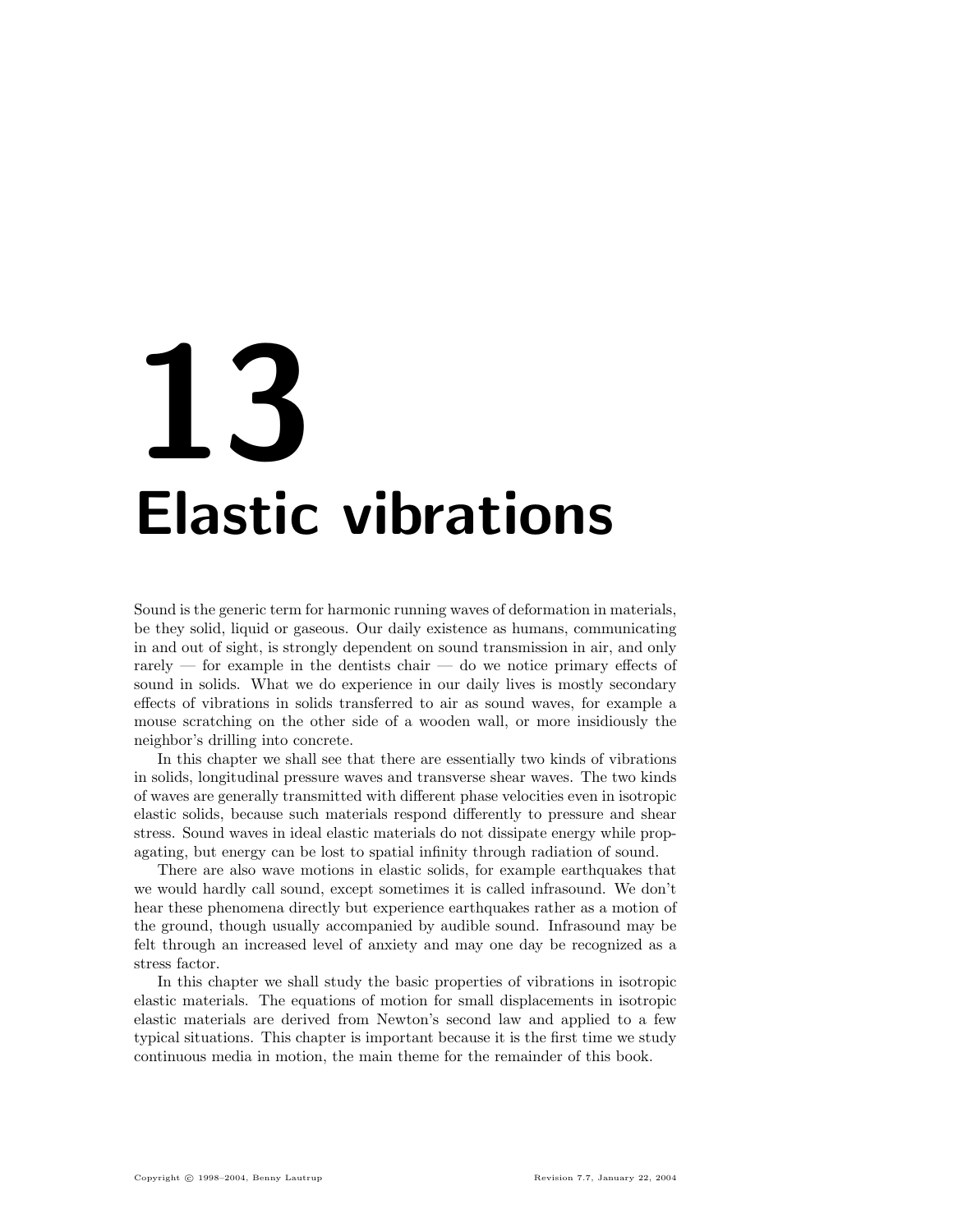# 13.1 Elastic waves

The instantaneous state of a deformable material is described by a timedependent displacement field  $u(x, t)$  which indicates how much a material particle at time t is displaced away from its reference position  $x$ . Since the actual position of the particle is  $x' = x + u(x, t)$ , its actual velocity is evidently  $v(x',t) = \partial u(x,t)/\partial t$  and its acceleration  $w(x',t) = \partial^2 u(x,t)/\partial t^2$  without any non-linear terms.

The equation of motion for a displaced material particle becomes

$$
\rho(\boldsymbol{x},t) \frac{\partial^2 u_i(\boldsymbol{x},t)}{\partial t^2} = \sum_j \nabla_j \sigma_{ij}(\boldsymbol{x},t) + f_i(\boldsymbol{x},t) , \qquad (13-1)
$$

where we on the right hand side have ignored the small differences in position created by the displacement itself and by the small displacement gradients (see however problem 12.11). The right hand side is now rewritten in the same way as in section 12.1. In a linear, homogeneous, and isotropic elastic material the contact forces are given by the stress-strain relation (11-8), and inserting Cauchy's strain tensor (10-17), we get

$$
\rho \frac{\partial^2 \mathbf{u}}{\partial t^2} = \mu \nabla^2 \mathbf{u} + (\lambda + \mu) \nabla \nabla \cdot \mathbf{u} + \mathbf{f} \tag{13-2}
$$

This equation is called Navier's equation of motion (1821) and reduces to Navier's equilibrium equation (12-3) for a time-independent displacement.

The field  $u(x, t)$  should as before be understood as the displacement away from a reference state which may itself already be highly stressed and deformed. There are, for example, huge static stresses in balance with gravity in the pylons and girders of a bridge, but when the wind acts on the bridge, small vibrations obeying (13-2) may arise around the static state. Time-dependence is in fact often driven by such surface forces which like the wind on the bridge impose time-varying stresses on the surface a body. If you hit a nail with a hammer or stroke the strings of a violin, time varying displacement fields obeying the above equation are set up in the material.

The force density  $f$  should likewise be understood as the extra forces driving time dependence. The Moon's tidal deformation of the rotating Earth is caused by time-dependent gravitational body forces, acting on top of the gravitational force of Earth itself. Magnetostrictive, electrostrictive, and piezoelectric materials deform under the influence of electromagnetic fields, and are for example used in loudspeakers to set up vibrations that can be transmitted to air as sound.

In a homogenous solids, the Lamé coefficients  $\lambda$  and  $\mu$  are constants, and similarly the density may normally also be taken to be a constant,  $\rho(\mathbf{x}, t) = \rho_0$ . At the boundaries between homogeneous solids, the density and the elastic constants may change. In general the displacement field has to be continuous across such boundaries, unless the continuity of the material breaks down. Newton's third law requires as before the stress vector to be continuous across any boundary.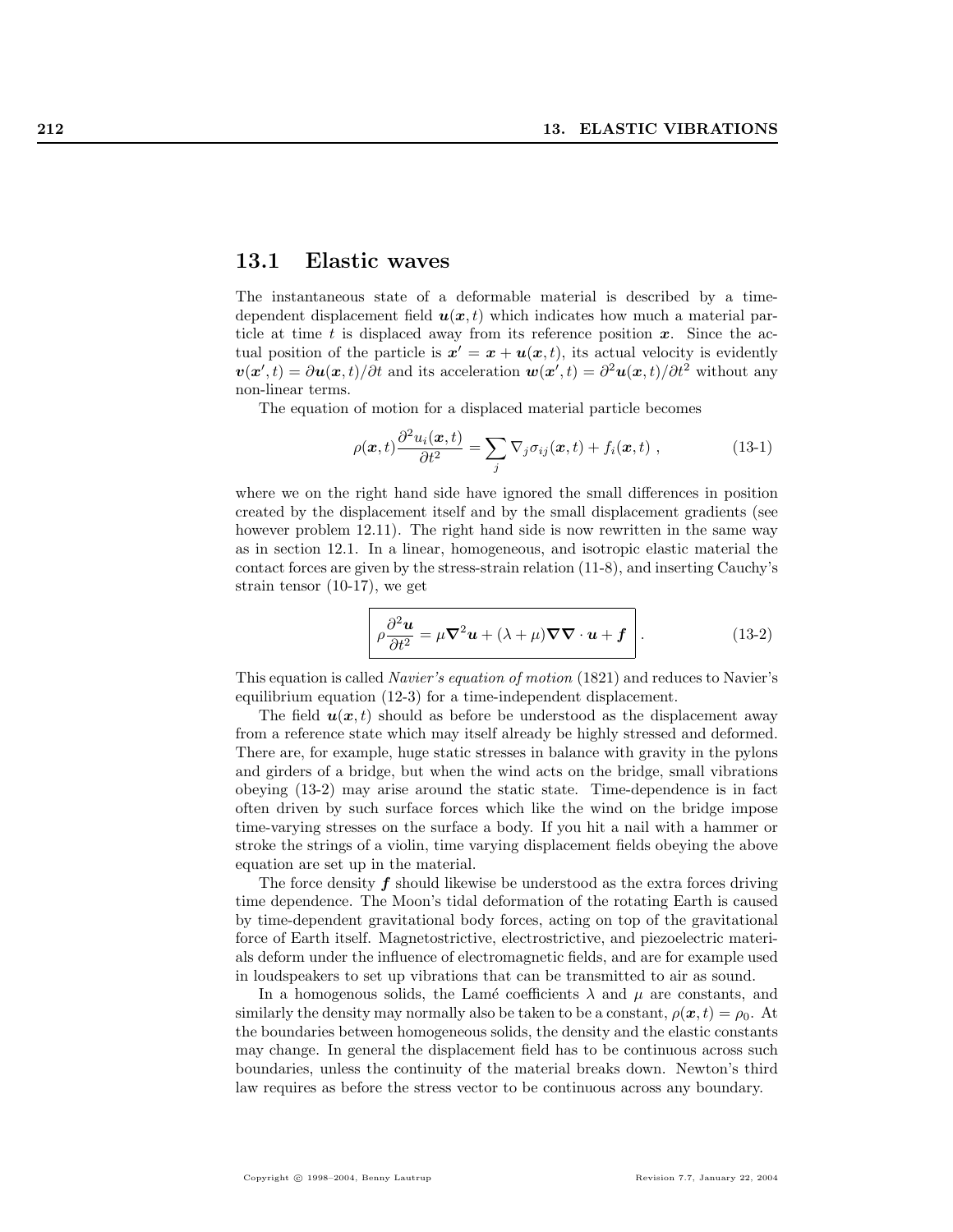### Adiabatic versus isothermal

As long as changes are quasistatic, a system will run through states of mechanical as well as thermodynamic equilibrium. No temperature differences will arise anywhere during an infinitely slow displacement, and elastic constants, for example the bulk modulus  $K_T$ , are in that case defined for constant temperature.

During rapid changes in deformation, temperature may not have time enough to adjust itself to the changes, and sufficiently fast processes will effectively proceed without heat transport, i.e. adiabatically or isentropically. This leads to a small local temperature changes and replaces the isothermal compressibility by the isentropic one,

$$
\frac{1}{K_S} = \frac{1}{K_T} - \frac{\alpha^2 T}{C_p} \,,\tag{13-3}
$$

where T is the absolute temperature of the body,  $\alpha$  the thermal expansion coefficient, and  $C_p$  the specific heat capacity at constant pressure. The sign of the second term shows that the adiabatic bulk modulus is always larger than the isothermal one,  $K_S > K_T$ . One may understand this as a consequence of the universal tendency for matter to expand when heated and for expansion to cause an increase in pressure and thus an increase in the resistance against compression, *i.e.* the incompressibility  $K$ . In the same approximation, the isothermal and isentropic shear moduli are identical,  $\mu_S = \mu_T$ .

Whether vibrations in solids are isothermal or isentropic depend on their frequency and on the thermal properties of the material. In the following discussion we shall for simplicity disregard this normally tiny difference and just denote the bulk modulus by  $K$ .

# 13.2 Free elastic waves

Elastic waves are free, if there are no time-dependent body or surface forces. This is very much analogous to the equation for free electromagnetic waves, that also may be studied by themselves, even if we know that they always owe their existence to time-dependent interactions with matter in the environment. Taking  $f = 0$  and  $\rho = \rho_0$  in (13-2), the equation for free displacement waves becomes

$$
\rho_0 \frac{\partial^2 \mathbf{u}}{\partial t^2} = \mu \nabla^2 \mathbf{u} + (\lambda + \mu) \nabla \nabla \cdot \mathbf{u} \Bigg| \,. \tag{13-4}
$$

As for electromagnetic waves, this is an equation for a vector field, but the difference is that it contains two material constants, whereas the equation for free electromagnetic waves in vacuum or in isotropic media only depends on one, namely the velocity of light in the material. The effect is that there will be two kinds of displacement waves moving with different phase velocities in isotropic solids.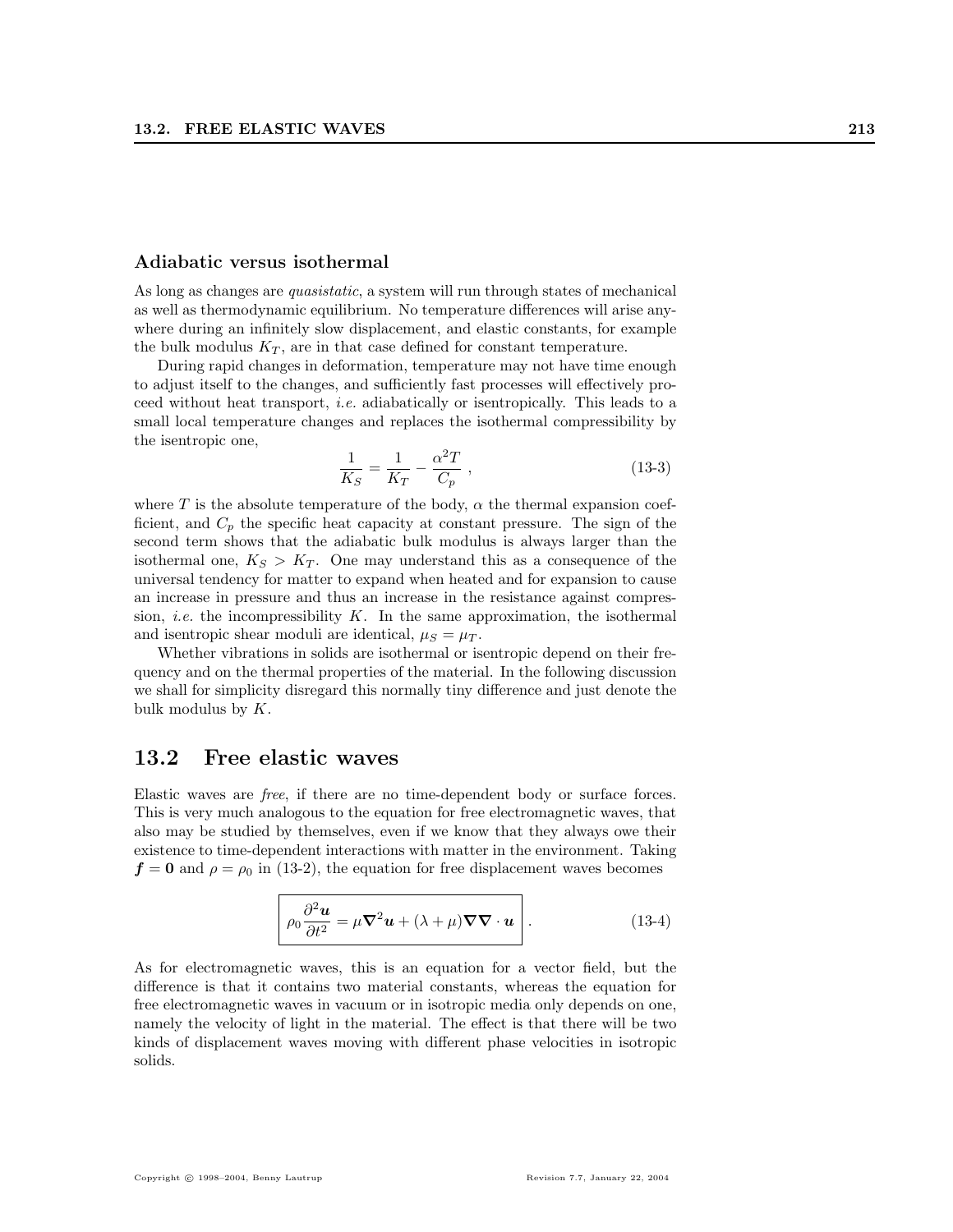

Figure 13.1: Displacement fields for longitudinal (left) and transverse (right) plane waves. The waves are moving upwards on the page and have the same wave length. The small arrows show the instantaneous direction of the displacement field in an array of points. The compressional and shear nature of the two types of waves is quite visible.

# Longitudinal and transverse waves

An arbitrary vector field may always be resolved into longitudinal and transverse components (see problem 13.1),

$$
\mathbf{u} = \mathbf{u}_L + \mathbf{u}_T \;, \tag{13-5}
$$

where the longitudinal component has no curl,  $\nabla \times \mathbf{u}_L = \mathbf{0}$ , and the transverse component has no divergence,  $\nabla \cdot \boldsymbol{u}_T = 0$ . By the "double-cross" rule it follows that  $\nabla \times (\nabla \times \boldsymbol{u}_L) = \nabla \nabla \cdot \boldsymbol{u}_L - \nabla^2 \boldsymbol{u}_L = \boldsymbol{0}$ , or  $\nabla \nabla \cdot \boldsymbol{u}_L = \nabla^2 \boldsymbol{u}_L$ , so that the free wave equation (13-4) for purely longitudinal and transverse waves becomes

$$
\rho_0 \frac{\partial^2 \mathbf{u}_L}{\partial t^2} = (2\mu + \lambda) \nabla^2 \mathbf{u}_L , \qquad (13-6)
$$

$$
\rho_0 \frac{\partial^2 \mathbf{u}_T}{\partial t^2} = \mu \nabla^2 \mathbf{u}_T . \qquad (13-7)
$$

Both of these equations are in the form of the standard equation for waves with phase velocity c,

$$
\frac{1}{c^2} \frac{\partial^2 \mathbf{u}}{\partial t^2} = \nabla^2 \mathbf{u} \ . \tag{13-8}
$$

The phase velocity of longitudinal waves may now be read off to be,

$$
c_L = \sqrt{\frac{\lambda + 2\mu}{\rho_0}} = \sqrt{\frac{K + \frac{4}{3}\mu}{\rho_0}} ,
$$
\n(13-9)

and for transverse waves

$$
c_T = \sqrt{\frac{\mu}{\rho_0}}.
$$
\n(13-10)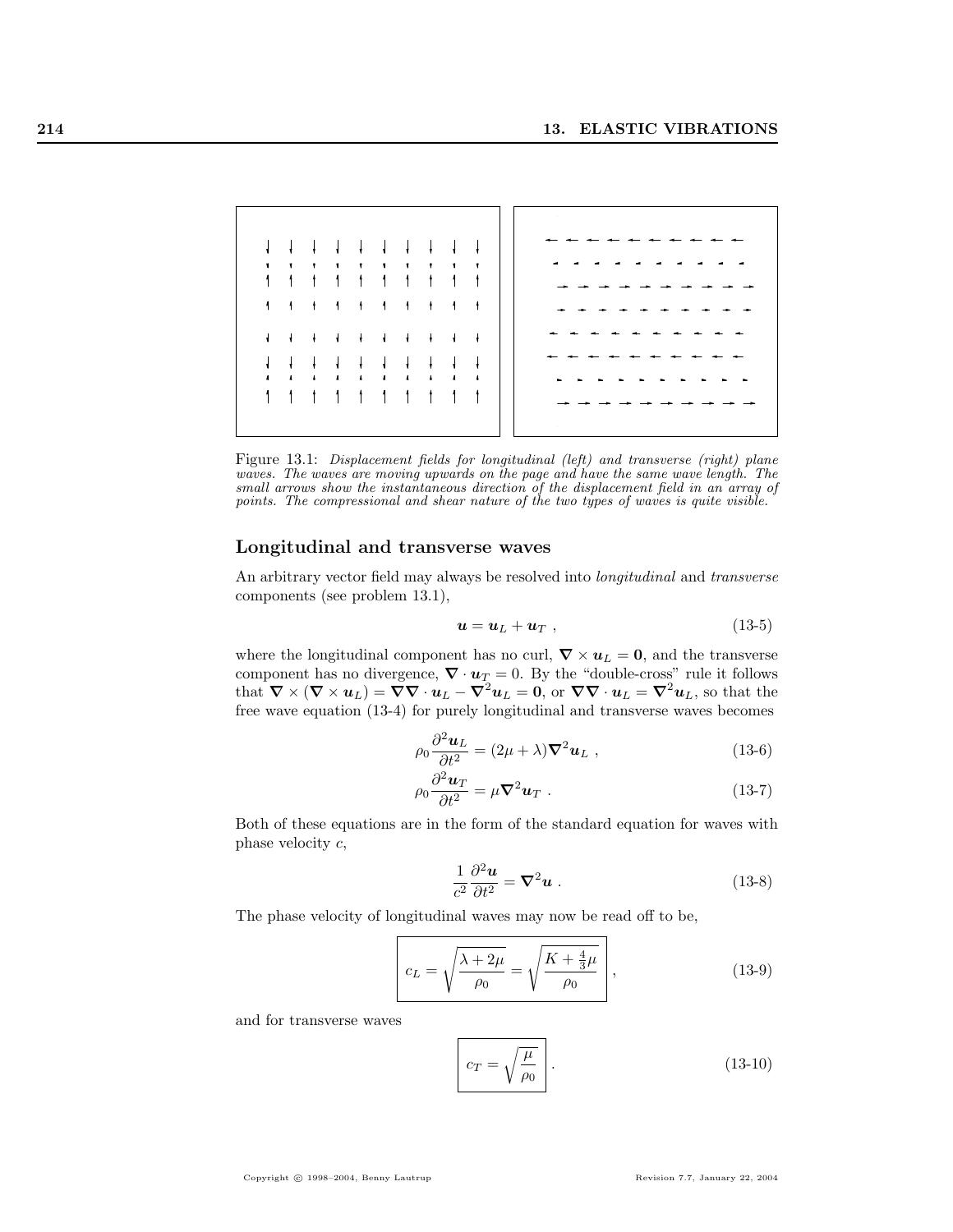We have mentioned before that elastic materials with vanishing shear modulus,  $\mu = 0$ , behave like ideal fluids (without viscosity). In such materials, the transverse velocity vanishes,  $c_T = 0$ , so that transverse waves cannot propagate. We shall later see that although transverse waves may be created in viscous fluids, they die quickly out. The lack of transverse wave propagation is in fact a strong argument for the liquid nature of the Earth's core.

The ratio between the transversal and longitudinal velocities is a useful parameter s

$$
q = \frac{c_T}{c_L} = \sqrt{\frac{\mu}{\lambda + 2\mu}} = \sqrt{\frac{1 - 2\nu}{2(1 - \nu)}}.
$$
 (13-11)

It depends only on Poisson's ratio,  $\nu$ , and is a monotonically decreasing function. It depends only on Poisson's ratio,  $\nu$ , and is a monotonically decreasing function.<br>Its maximal value  $\sqrt{3}/2$  is obtained for  $\nu = -1$  so the transverse velocity is always smaller than the longitudinal one. In practice there are no materials with  $\nu < 0$ , so the practical upper limit to the ratio is instead  $1/\sqrt{2}$ . For the typical value  $\nu = \frac{1}{3}$  we get  $q = 1/2$ , and longitudinal waves run with the double of the speed of transverse waves.

The pressure generated by the deformation is

$$
p = -K\mathbf{\nabla} \cdot \mathbf{u} = -K\mathbf{\nabla} \cdot \mathbf{u}_L, \tag{13-12}
$$

according to (11-15), and depends only on the longitudinal part of a wave. Longitudinal waves are for this reason also called pressure waves or compressional waves and sometimes denoted by P (for *primary*). Transverse waves, on the other hand, generate no pressure changes in the material, only shear, and are therefore also called shear waves and sometimes denoted by S (for secondary). In fig. 13.1 the displacement fields are shown for planar longitudinal and transverse waves.

Even if a displacement field may always be resolved into longitudinal and transverse parts, this does not mean that there will exist purely longitudinal and transverse solutions to any particular problem. In general, this will only be the case far from any boundaries, because boundary conditions tend not to respect the separation of longitudinal and transverse waves and will mix them with each other (see section 13.3).

### Harmonic waves

A harmonic displacement field obeys the equation

$$
\frac{\partial^2 \mathbf{u}}{\partial t^2} = -\omega^2 \mathbf{u} \tag{13-13}
$$

where  $\omega$  is the (circular) frequency. Solutions to the harmonic equation are superpositions of two standing waves,

$$
\mathbf{u}(\mathbf{x},t) = \mathbf{u}_1(\mathbf{x})\cos\omega t + \mathbf{u}_2(\mathbf{x})\sin\omega t \ . \qquad (13-14)
$$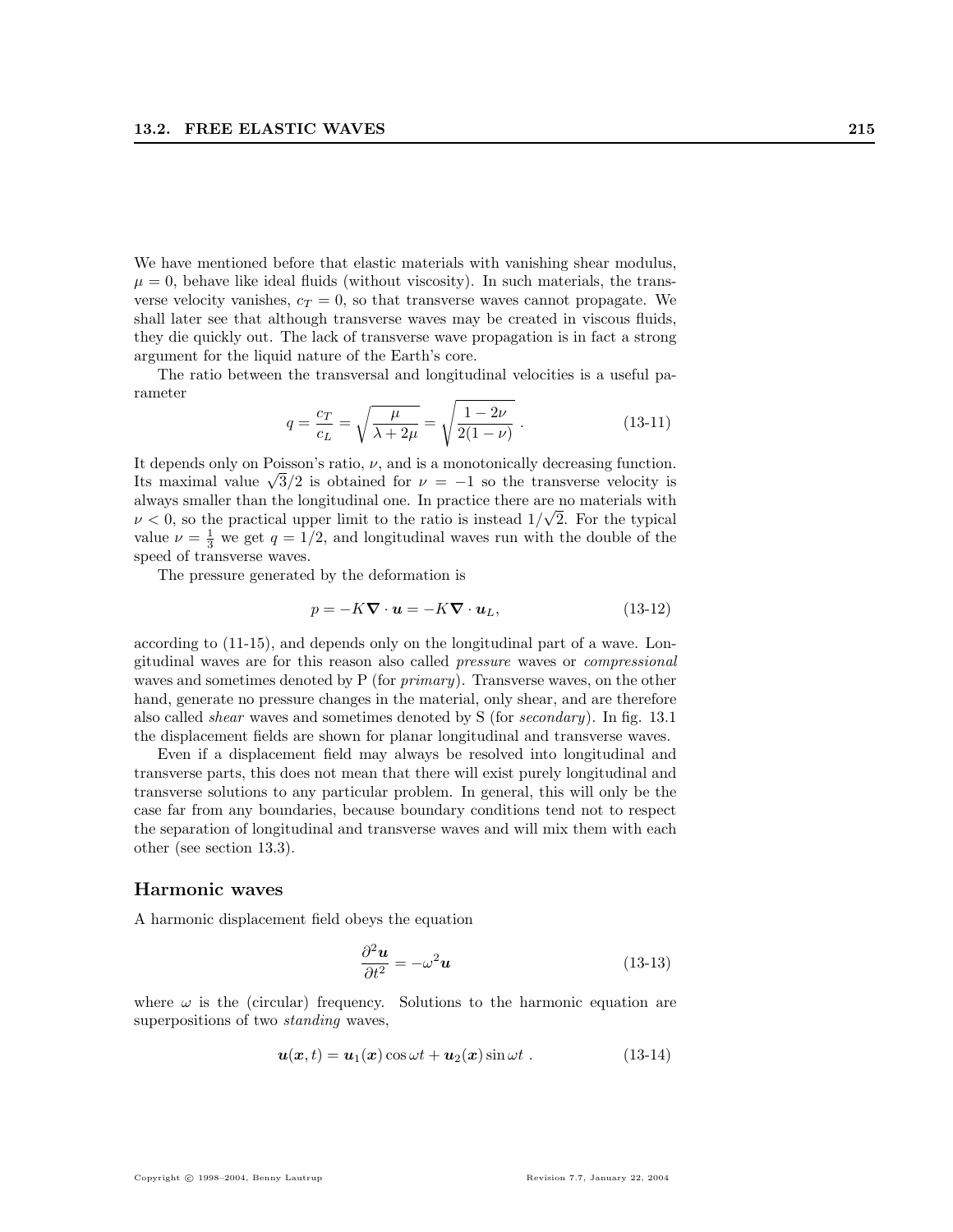It is often most convenient instead to write the harmonic wave as the real part of a complex field,

$$
\mathbf{u}(\mathbf{x},t) = \mathcal{R}e\left[\mathbf{u}(\mathbf{x})e^{-i\omega t}\right],\qquad(13{\text -}15)
$$

where the complex standing wave

$$
\boldsymbol{u}(\boldsymbol{x}) = \boldsymbol{u}_1(\boldsymbol{x}) + i\boldsymbol{u}_2(\boldsymbol{x}) \tag{13-16}
$$

is also called the amplitude field. For the standard wave equation (13-8), standing waves, real or complex, must satisfy the equation

$$
\nabla^2 \mathbf{u} = -\frac{\omega^2}{c^2} \mathbf{u} \bigg|, \qquad (13-17)
$$

which may be viewed as an *eigenvalue-equation* for the displacement field. For a finite body, only a discrete spectrum of frequencies will be possible.

# Plane waves

Infinitely extended material bodies do not exist, but deeply inside a finite body, far from the boundaries, conditions are almost as if the body were infinite. Intuitively it seems clear that this requires the typical wave lengths involved in the wave to be much smaller than the dimensions of the body or, more precisely, much smaller than the distance to the boundaries. For waves with significant amplitude in wave lengths comparable to the distance to the surface of the body, or to boundaries between different materials, a special approach is necessary. We shall return to this problem in section 13.3.

In an infinitely extended medium, Fourier's theorem tells us that an arbitrary wave is a superposition of plane waves with complex amplitude field of the form

$$
\mathbf{u}(\mathbf{x}) = \mathbf{u}_0 e^{i\mathbf{k}\cdot\mathbf{x}} \;, \tag{13-18}
$$

where k is the wave vector and  $u_0$  is the (constant) polarization vector. Inserting this into the standard wave equation (13-8), we obtain

$$
\omega^2 = c^2 \mathbf{k}^2 \,, \tag{13-19}
$$

where  $c$  is the phase velocity.

For longitudinal plane waves with phase velocity  $c<sub>L</sub>$ , we must have  $\nabla \times \mathbf{u}_{L} \sim$  $k \times u_0 = 0$ , so that the polarization vector is proportional to the wave vector

$$
u_0 \sim k \tag{13-20}
$$

For transverse waves with phase velocity  $c_T$ , the polarization vector must be orthogonal to the wave vector

$$
\mathbf{k} \cdot \mathbf{u}_0 = 0 \;, \tag{13-21}
$$

and there will in general be two linearly independent transverse polarizations.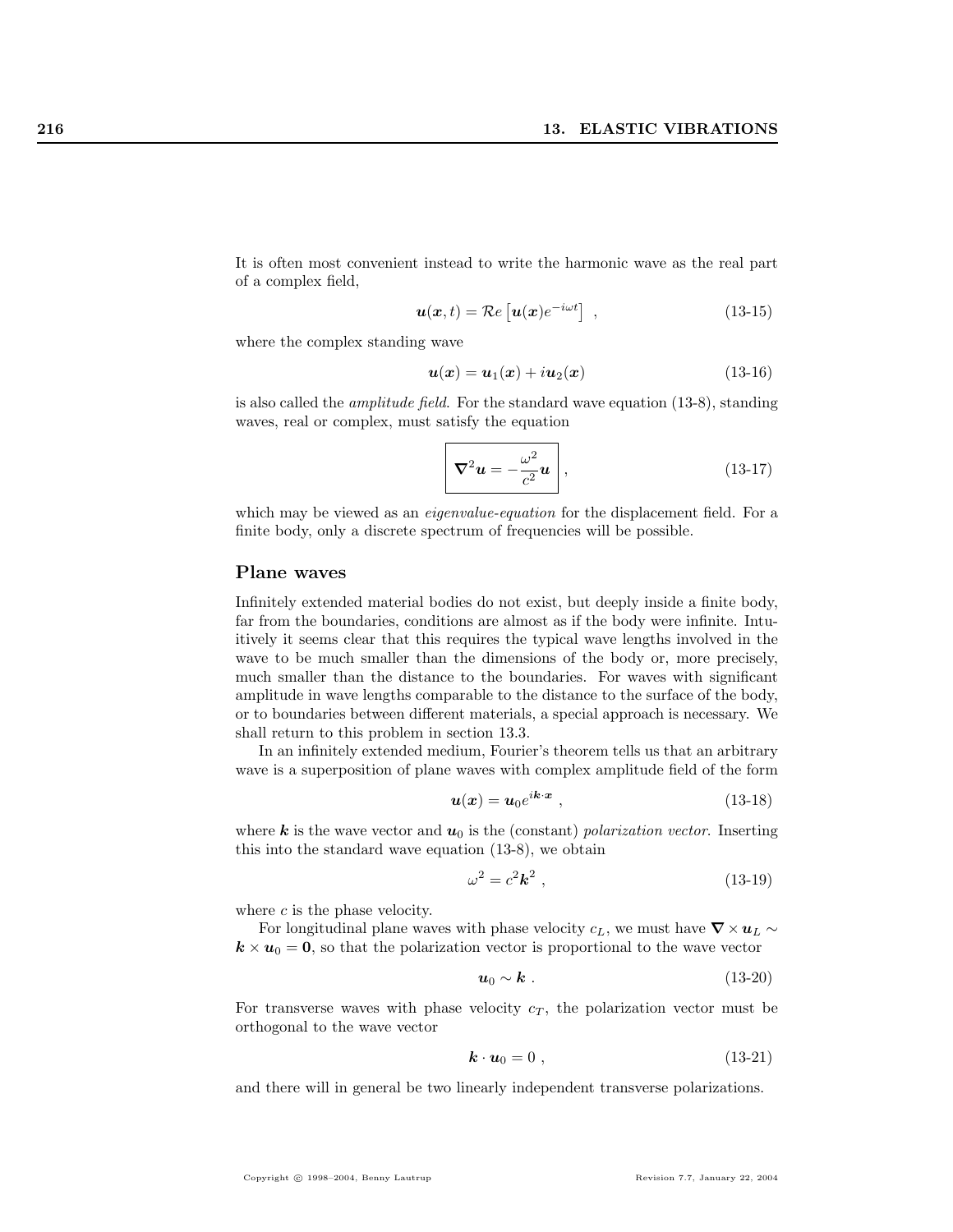# ∗ 13.3 Rayleigh waves

At the surface of a body, boundary conditions will put limits on the free variation of the displacement field. If for example the surface is free from external stresses, of the displacement held. If for example the surface is free from external stresses, the stress vector acting on the surface must vanish,  $\sum_j \sigma_{ij} n_j = 0$ , and that places restrictions on the spatial derivatives of the displacement field. The clean separation between free longitudinal and transverse plane waves is for this reason not possible near the surface, and only certain superpositions of longitudinal and transverse waves will be allowed. Lord Rayleigh discovered that there are special types of waves near a free surface which cannot penetrate into the depth of the material, but decay exponentially with the distance to the surface.

### Planar surface

The simplest case which differs from from an infinitely extended medium is a semi-infinite medium bounded by a plane surface. We take the surface to be the  $xy$ -plane of the coordinate system with the material corresponding to negative z values, whereas there is vacuum for  $z > 0$ . In a sense we are looking at the surface from "above". In the  $x$ - and  $y$ -directions there are no restrictions, and we expect to be able to choose the wave vectors,  $k_x$  and  $k_y$ , freely. In discussing a particular wave we may always choose the x-axis so that  $k_y = 0$  and  $k_x = k$ . In other words, the wave propagates along the x-axis with wave vector  $k$  and has constant phase in the y-direction.

We are interested in elementary surface waves that are exponentially damped in the material for  $z < 0$ ,

$$
\mathbf{u} = \mathbf{u}_0 e^{\kappa z} e^{i(kx - \omega t)},\tag{13-22}
$$

where  $\kappa > 0$  corresponds to an imaginary wave number  $k_z = -i\kappa$ . Apart from that, the formalism for longitudinal and transverse waves is unchanged. Longitudinal waves have amplitude proportional to the (now complex) wave vector  $u_0 \sim k$ , and frequency  $\omega^2 = c_L^2 (k^2 + k_z^2)$ . Transverse waves are orthogonal to the wave vector with frequency  $\omega^2 = c_T^2(k^2 + k_z^2)$ . Solving for  $k_z = -i\kappa$ , we obtain the decay constants for longitudinal and transverse waves

$$
\kappa_L = \sqrt{k^2 - \frac{\omega^2}{c_L^2}}, \qquad \kappa_T = \sqrt{k^2 - \frac{\omega^2}{c_T^2}}.
$$
 (13-23)

The most general decaying superposition of the one longitudinal and the two transverse waves becomes

$$
\mathbf{u}(\mathbf{x},t) = \left[ A(k,0,-i\kappa_L) e^{\kappa_L z} + \left( B(\kappa_T,0,-ik) + C(0,1,0) \right) e^{\kappa_T z} \right] e^{i(kx-\omega t)},\tag{13-24}
$$

where  $A, B$ , and  $C$  are complex constants. One may verify that the longitudinal wave is indeed proportional to its (complex) wave vector, and that the transverse waves are orthogonal to their wave vector and to each other.

John William Strutt, 3rd Rayleigh (1842– 1919). Discovered and isolated the rare gas Argon for which he got the Nobel Prize (1904). Published the influential book "The Theory of Sound" on vibrations in solids and fluids in 1877-78.



A plane surface wave moving along the x-direction with no amplitude in the y-direction.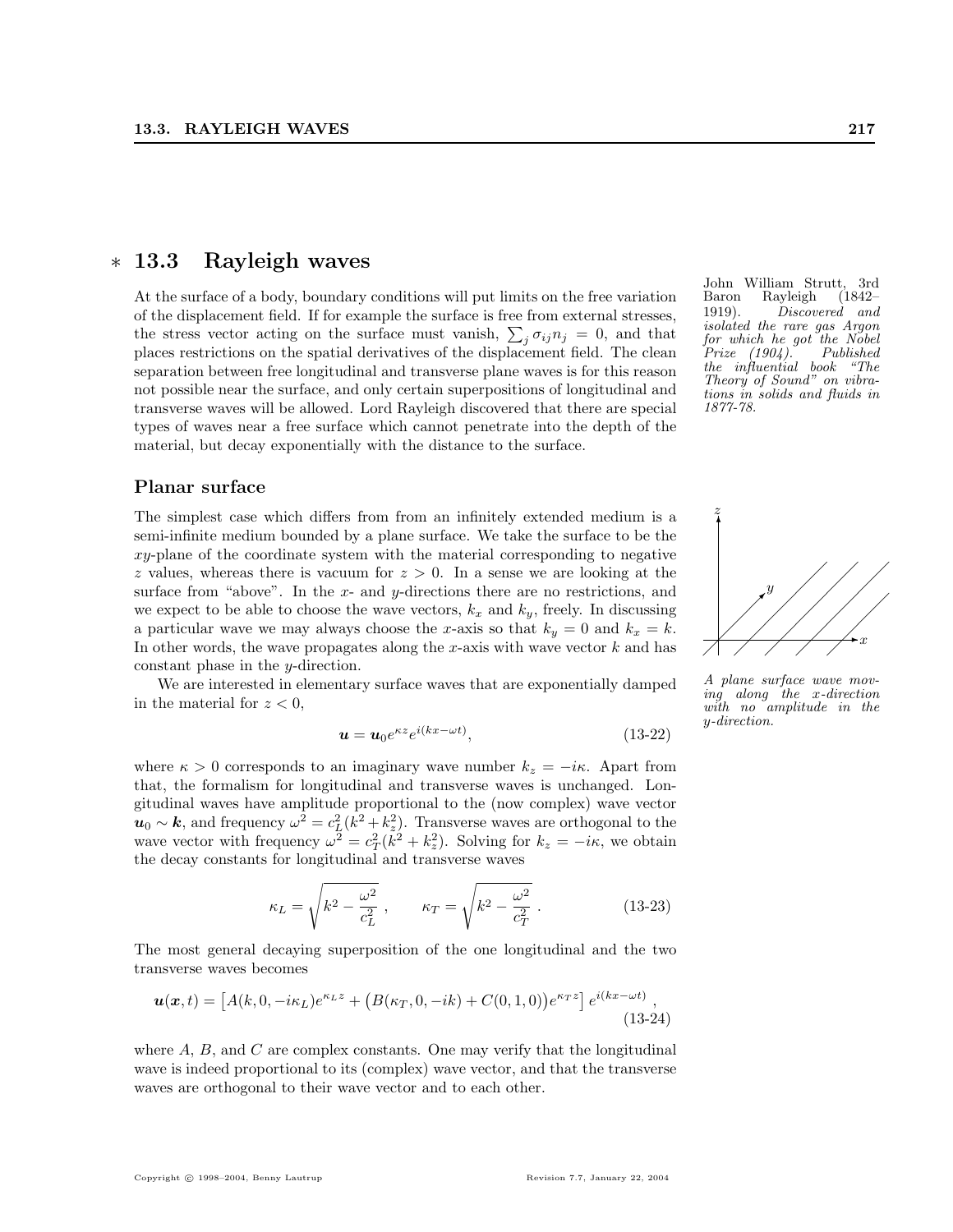### Boundary conditions

The free boundary conditions imply that the stress vector must vanish,  $\sigma_{xz}$  =  $\sigma_{yz} = \sigma_{zz} = 0$ , at the surface  $z = 0$ . From Hooke's law (11-8) we get for  $z = 0$ (since  $u_{yy} = \nabla_y u_y = 0$  everywhere)

$$
(2\mu + \lambda)u_{zz} + \lambda u_{xx} = 0 , \qquad (13-25a)
$$

$$
u_{xz} = 0 \tag{13-25b}
$$

 $u_{uz} = 0$ . (13-25c)

Expressing the strains in terms of the displacement field via Cauchy's strain tensor (10-17), we get for  $z = 0$  (and dropping the common oscillating factor)

$$
u_{xx} = \nabla_x u_x = ik(Ak + B\kappa_T) ,
$$
  
\n
$$
u_{zz} = \nabla_z u_z = -i(\kappa_L^2 A + k\kappa_T B) ,
$$
  
\n
$$
2u_{xz} = \nabla_x u_z + \nabla_z u_x = 2k\kappa_L A + (k^2 + \kappa_T^2) B ,
$$
  
\n
$$
2u_{yz} = \nabla_y u_z + \nabla_z u_y = \kappa_T C .
$$

The boundary conditions thus lead to  $C = 0$  and

$$
(k^2 + \kappa_T^2)A + 2k\kappa_T B = 0 , \qquad (13-26a)
$$

$$
2k\kappa_L A + (k^2 + \kappa_T^2)B = 0.
$$
 (13-26b)

In the first equation we have used that  $\lambda/(\lambda + 2\mu) = 1 - 2c_T^2/c_L^2$ , and that  $c_L^2 \kappa_L^2 = c_T^2 \kappa_T^2 + (c_L^2 - c_T^2)k^2$ , which follows from the definitions of  $\kappa_T$  and  $\kappa_L$ . These equations can only have a non-vanishing solution for  $A$  and  $B$ , if the determinant vanishes, or

$$
(k^2 + \kappa_T^2)^2 = 4k^2 \kappa_T \kappa_L . \qquad (13-27)
$$

Eliminating  $\kappa_L$  and  $\kappa_T$ , we obtain

$$
\left(2k^2 - \frac{\omega^2}{c_T^2}\right)^2 = 4k^2 \sqrt{\left(k^2 - \frac{\omega^2}{c_T^2}\right)\left(k^2 - \frac{\omega^2}{c_L^2}\right)}
$$
(13-28)

### Surface wave velocity

The above equation only depends on the ratio  $c = \omega/k$ . Defining the parameter  $\xi = (c/c_T)^2$  and introducing the ratio q given by (13-11), we arrive at the equation  $(2 - \xi)^2 = 4\sqrt{1 - \xi}\sqrt{1 - q^2\xi}$  and upon squaring this we finally obtain the third degree polynomial equation

$$
\xi^3 - 8\xi^2 + 8(3 - 2q^2)\xi - 16(1 - q^2) = 0.
$$
 (13-29)

A third degree equation always has at least one real root. For the typical value of  $q = 1/2$  there is only one real root at  $\xi = 0.870$  corresponding to  $c = 0.933 c_T$ .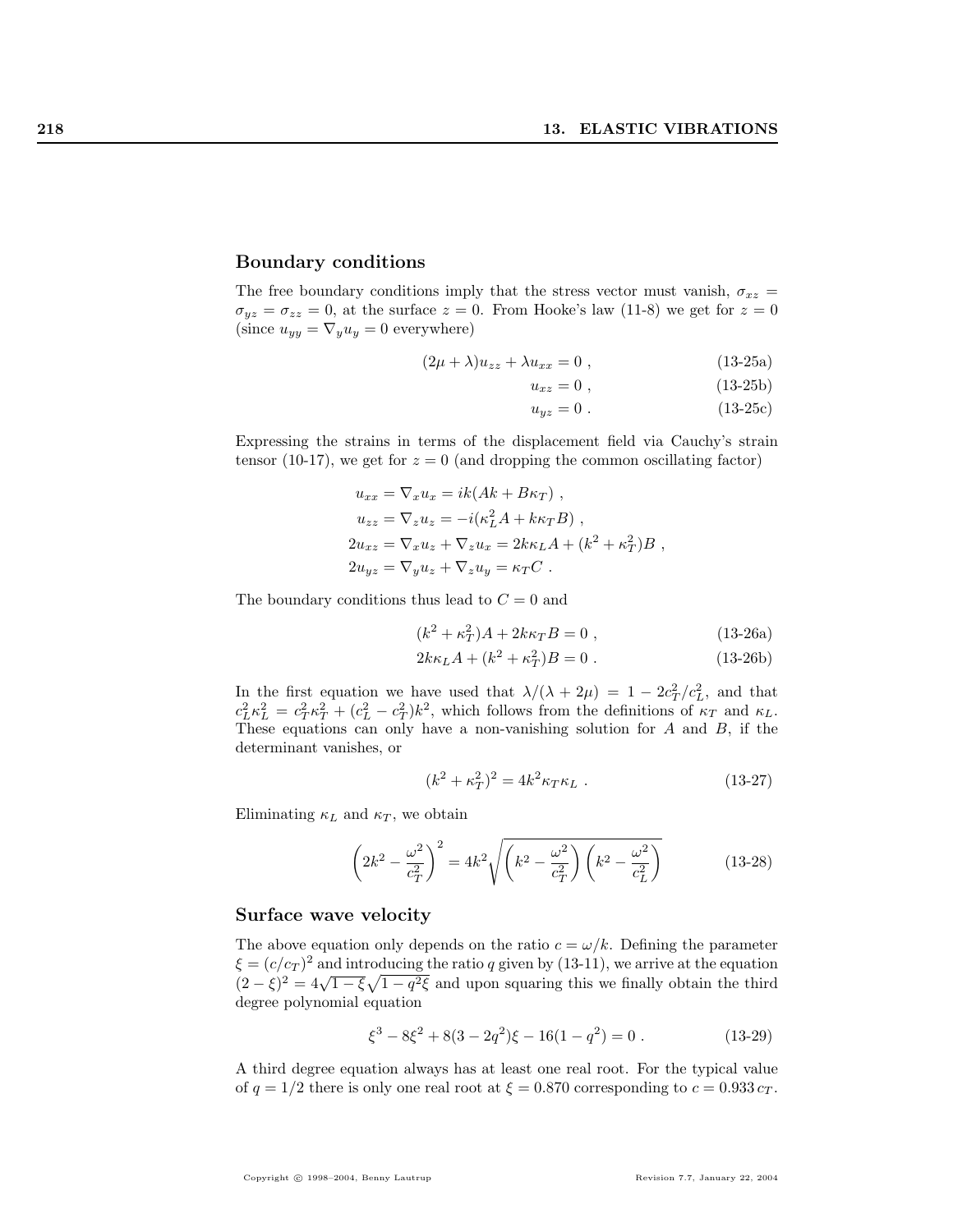The surface wave velocity is normally very close to the velocity of free transverse waves (see problem 13.3).

The amplitude of the surface waves decays exponentially with the depth below the surface as shown by the exponentials in  $(13-24)$ . The transverse part of the wave decays with the rate  $\kappa_T = k\sqrt{1-\xi}$  whereas the rate for the longitudinal part is  $\kappa_L = k\sqrt{1-q^2\xi}$  which is larger than the transverse rate,  $\kappa_T$ , because  $q < 1$ .

# ∗ 13.4 Radial waves

Due to the problem of surface waves it turns out that radial oscillations in a spherical geometry is one of the few exactly solvable problems for finite bodies. In this subsection we shall solve the spherical case in general for the case of purely radial oscillations.

We assume as in section 12.6 that the form of the instantaneous displacement is radial  $u(r, t) = u(r, t)e_r$ . Then the equation of motion for a harmonically oscillating field  $u(r, t) = u(r) \exp(-i\omega t)$  becomes

$$
-\frac{\omega^2 \rho_0}{\lambda + 2\mu} u = \frac{d}{dr} \left( \frac{1}{r^2} \frac{d(r^2 u)}{dr} \right) = \left[ \frac{d^2}{dr^2} + \frac{2}{r} \frac{d}{dr} - \frac{2}{r^2} \right] u .
$$
 (13-30)

Since the radial oscillations by their form are purely longitudinal with no transversal components this expression only depends on the longitudinal velocity, and it is convenient to introduce the dimensionless variable  $s = kr$  with  $k = \omega/c_L$ . In this variable the equation becomes

$$
\frac{d}{ds}\left(\frac{1}{s^2}\frac{d(s^2u)}{ds}\right) = \left[\frac{d^2}{ds^2} + \frac{2}{s}\frac{d}{ds} - \frac{2}{s^2} + 1\right]u = 0.
$$
\n(13-31)

The general solution to this equation is a linear combination of the spherical Bessel function  $j_1(s) = \sin s/s^2 - \cos s/s$  and the spherical Neumann function  $n_1(s) = -\cos s/s^2 - \sin s/s$ , as one may easily verify.

### Free massive sphere

In a finite body with free boundaries, the waves with definite frequency are always standing waves, because running waves can never fulfill the boundary conditions. Since the Neumann function  $n_1(s)$  is singular for  $s = 0$  the displacement field for a massive elastic sphere must be proportional to the Bessel function,  $u \propto j_1(s)$ . The radial strain is simply  $u_{rr} = du/dr$ , and the radial stress becomes

$$
\sigma_{rr} = \lambda \nabla \cdot \mathbf{u} + 2\mu u_{rr} = \lambda \left(\frac{du}{dr} + 2\frac{u}{r}\right) + 2\mu \frac{du}{dr} ,
$$

$$
\propto (\lambda + 2\mu) \frac{\sin s}{s} + 4\mu \left(\frac{\cos s}{s^2} - \frac{\sin s}{s^3}\right) .
$$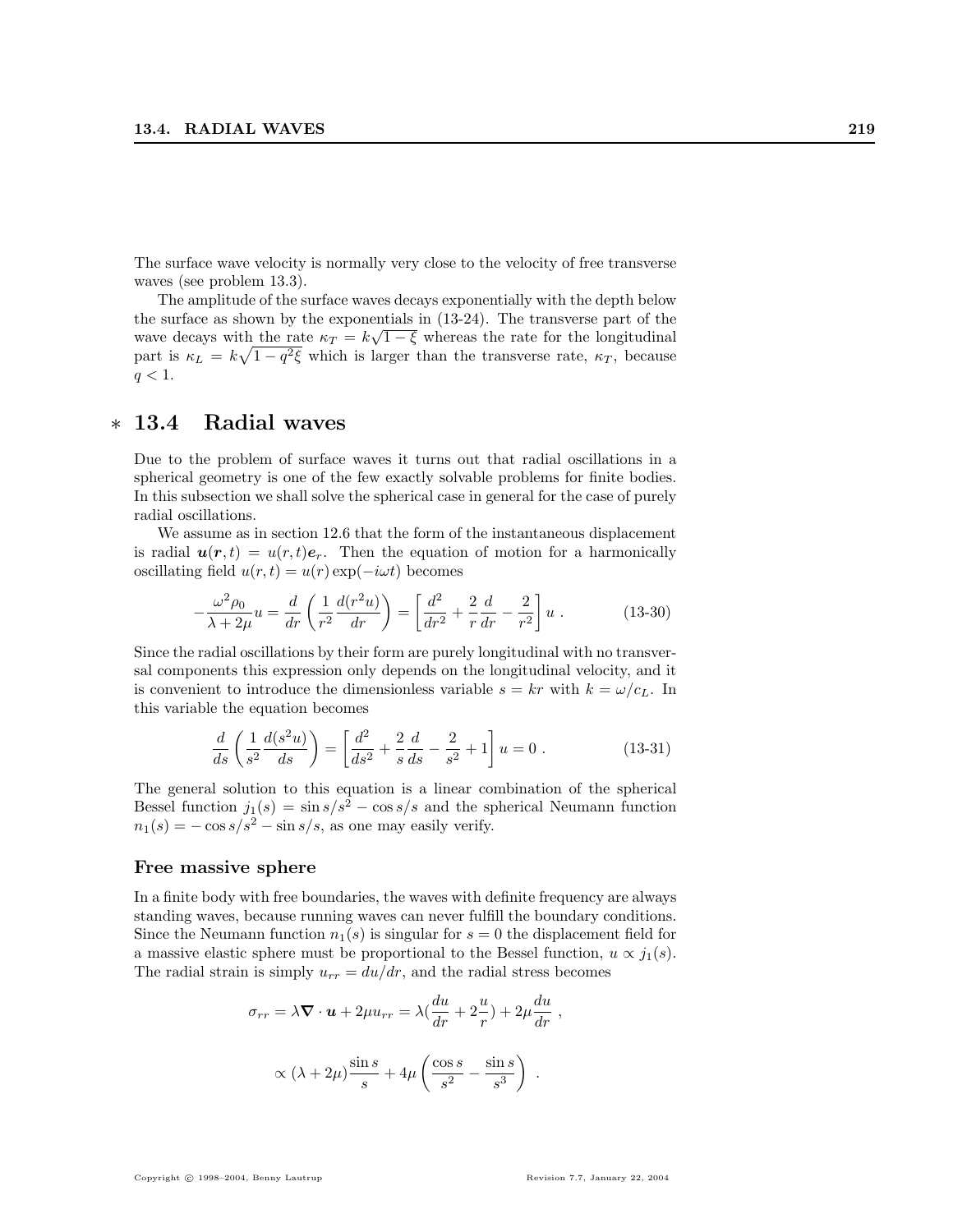

Figure 13.2: Graph of eq.(13-32) for  $q = 1/2$ . The first solution is found for  $s = 2.82$ . The rest of the solutions come roughly spaced by  $\pi$ . There is no solution for  $s = 1$ .

At the surface of the sphere the stress must vanish,  $\sigma_{rr}(a) = 0$ , and this leads to the following implicit equation for s

$$
\tan s - \frac{s}{1 - \frac{s^2}{4q^2}} = 0 ,\qquad (13-32)
$$

where  $q$  as before is the ratio between the transverse and longitudinal sound velocity in the material. There is an infinite sequence of solutions to this equation (shown graphically in Fig. 13.2) for  $q = 1/2$  which may be denoted  $s_n(q)$  for  $n = 1, 2, \ldots$  In problem 13.4 an approximate expression is derived for  $s_n$ .

The corresponding frequencies are

$$
\omega_n = \frac{c_L}{a} s_n(q) , \qquad (13-33)
$$

and these are the only possible frequencies for standing waves in a massive sphere. In problem 13.4 it is shown that

$$
s_n = n\pi - \frac{4q^2}{n\pi} \tag{13-34}
$$

is a reasonable approximation to the eigenvalues.